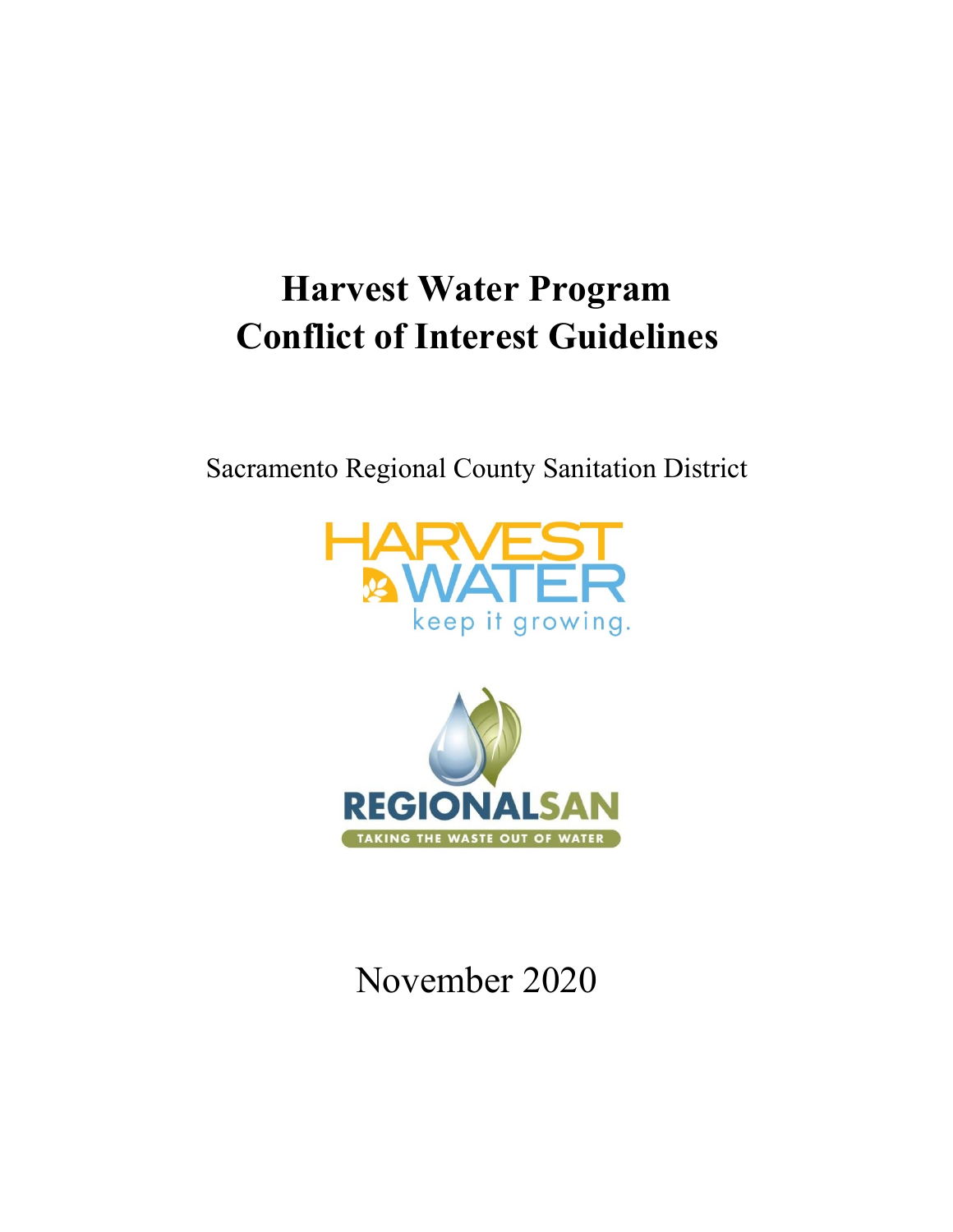| Capital Program Management Office (C-PMO) |  |  |  |  |  |
|-------------------------------------------|--|--|--|--|--|
|-------------------------------------------|--|--|--|--|--|

| <b>Roles</b>                                               | Oversight of entire capital project delivery<br>$\bullet$                                                                                                                                        |
|------------------------------------------------------------|--------------------------------------------------------------------------------------------------------------------------------------------------------------------------------------------------|
|                                                            | Develop Basis of Design Report.<br>$\bullet$                                                                                                                                                     |
|                                                            | Extension of Regional San staff.<br>$\bullet$                                                                                                                                                    |
|                                                            | Coordinate independent as well as interrelated efforts of all Program<br>$\bullet$<br>participants, including coordination with Administrative Program<br>Management Office (as described below) |
|                                                            | Coordination and acquisition of real estate and easements<br>$\bullet$                                                                                                                           |
|                                                            | Delivery of cost effective and functional projects with a life cycle view.<br>$\bullet$                                                                                                          |
| <b>Principles</b>                                          | No financial interest in the business success or failure of designers, or<br>۰<br>construction contractors.                                                                                      |
|                                                            | Exercise unbiased independent judgment with respect to project decisions<br>٠<br>and conflicts.                                                                                                  |
| <b>Conflict of</b><br><b>Interest</b><br><b>Guidelines</b> | C-PMO prime consultants cannot propose as designers for any project<br>1.<br>identified by the program.                                                                                          |
|                                                            | C-PMO subconsultants with a minor role (e.g., geotechnical or surveying)<br>2.<br>may propose as a prime, or sub., design consultant.                                                            |
|                                                            | C-PMO prime consultants or sub consultants are allowed to propose on<br>3.<br>construction management services.                                                                                  |
|                                                            | C-PMO prime consultant is not allowed to propose/bid on construction<br>4.<br>contracts.                                                                                                         |

## Administrative Program Management Office (A-PMO)

| <b>Roles</b>      | Oversight of activities related to; ecological plan, public benefits, grants and<br>$\bullet$<br>stakeholder agreements, groundwater accounting, and other non-capital<br>project administrative functions.                                                                  |
|-------------------|------------------------------------------------------------------------------------------------------------------------------------------------------------------------------------------------------------------------------------------------------------------------------|
|                   | Extension of Regional San staff.<br>$\bullet$                                                                                                                                                                                                                                |
|                   | Coordinate independent as well as interrelated efforts of all Program<br>$\bullet$<br>participants, including coordination with C-Program Management Office                                                                                                                  |
|                   | Delivery of cost effective and functional environmental and public benefit<br>۰<br>projects with a triple bottom line view (social, environmental, financial)                                                                                                                |
| <b>Principles</b> | Existing consultant agreement (Woodward & Curran) which provides for<br>$\bullet$<br>Water Recycling Program planning and associated services, will be amended<br>to continue to provide these and other related services, and additionally will<br>be the A-PMO consultant. |
|                   | No financial interest in the business success or failure of designers (if<br>۰<br>selected as the C-PMO), other construction managers, or construction<br>contractors.                                                                                                       |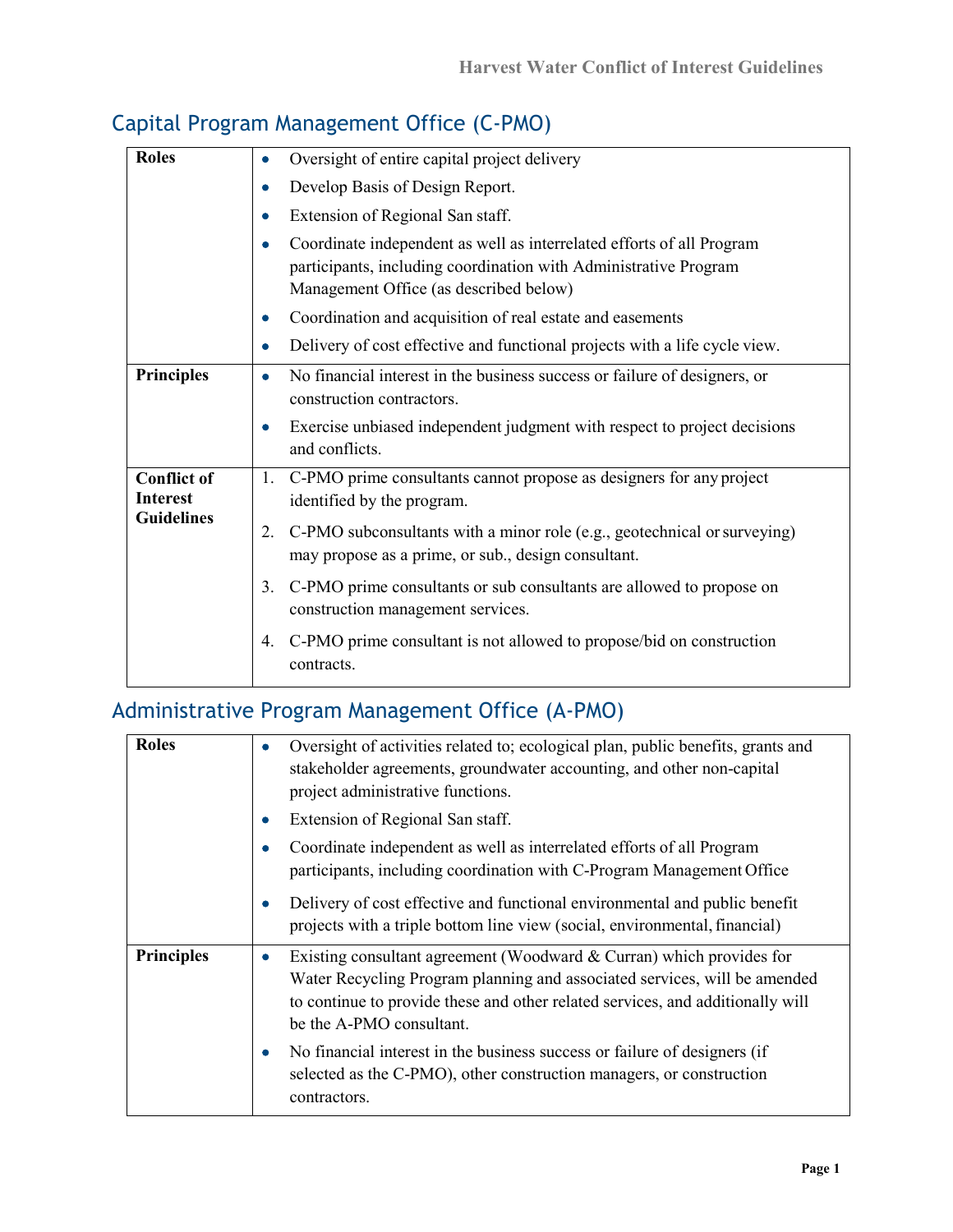|                                                            | Exercise unbiased independent judgment with respect to project decisions<br>۰<br>and conflicts.                                                                                                                                                    |
|------------------------------------------------------------|----------------------------------------------------------------------------------------------------------------------------------------------------------------------------------------------------------------------------------------------------|
| <b>Conflict of</b><br><b>Interest</b><br><b>Guidelines</b> | A-PMO prime consultant can propose on Capital Program Management<br>1.<br>Office services.<br>A-PMO prime consultants can propose as designers for any project<br>identified by the program, as long as they are not also the C-PMO<br>consultant. |
|                                                            | A-PMO sub consultants with a minor role (e.g., geotechnical or surveying)<br>3.<br>may propose as a prime, or sub, design consultant.                                                                                                              |
|                                                            | A-PMO prime consultants or sub consultants are allowed to propose on<br>4.<br>construction management services, as long as they are not the designer of<br>that project.                                                                           |
|                                                            | A-PMO prime consultant can propose on construction contracts, as long as<br>5.<br>they are not also the C-PMO consultant                                                                                                                           |

## CEQA Consultant

| <b>Roles</b>                                               | Prepare capital project-specific environmental documentation, where<br>$\bullet$<br>needed.<br>Prepare and apply for environmental permits<br>$\bullet$<br>Prepare environmental documents and permits in support of Administrative<br>$\bullet$<br>Program Management Office activities                           |
|------------------------------------------------------------|--------------------------------------------------------------------------------------------------------------------------------------------------------------------------------------------------------------------------------------------------------------------------------------------------------------------|
| <b>Principles</b>                                          | No financial interest in the business success of any other Program<br>۰<br>consultant, including but not limited to; C-PMO, A-PMO, designers,<br>construction managers, construction contractors, etc.<br>Exercise unbiased independent judgment with respect to project decisions<br>٠<br>and conflicts.          |
| <b>Conflict of</b><br><b>Interest</b><br><b>Guidelines</b> | CEQA services will be provided through a stand-alone direct contract with<br>1.<br>the Regional San. If a potential CEQA consultant desires to propose on other<br>aspects of the program they should inform Regional San so any potential<br>conflicts of interest can be considered and a determination be made. |

## Design Consultants

| <b>Roles</b>      | Prepare plans and specifications.                                                                                                                                  |  |  |
|-------------------|--------------------------------------------------------------------------------------------------------------------------------------------------------------------|--|--|
|                   | As Engineer of record, serve as Regional San's representative for design<br>intent for issues during construction and construction dispute resolution.             |  |  |
| <b>Principles</b> | No vested interest in exercising judgment and making recommendations<br>during construction that would affect the business success of construction<br>contractors. |  |  |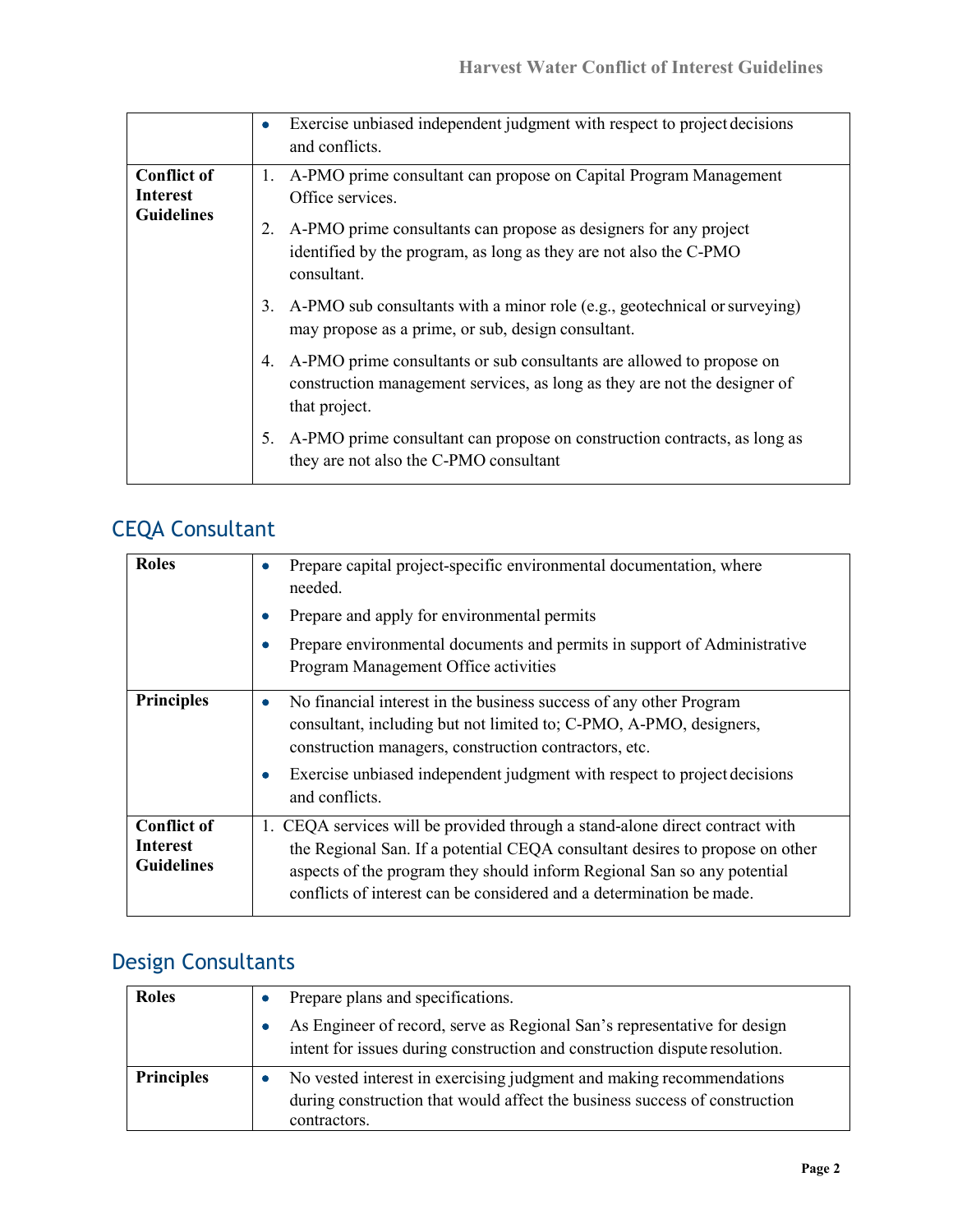| <b>Conflict of</b><br><b>Interest</b> | 1. A project designer or sub consultant on one design project may propose as a<br>project designer or sub consultant on another design project.                                                                                                                                          |
|---------------------------------------|------------------------------------------------------------------------------------------------------------------------------------------------------------------------------------------------------------------------------------------------------------------------------------------|
| <b>Guidelines</b>                     | A project designer or sub consultant on one project may propose on<br>construction management services for a different project.                                                                                                                                                          |
|                                       | A project designer on one project is precluded from proposing as the<br>construction contractor on the same or another project.                                                                                                                                                          |
|                                       | The sub consultant on a design project is precluded from proposing as a<br>construction contractor or a subcontractor on the same project or a project<br>incorporating the particular design.                                                                                           |
|                                       | Allowance of a sub consultant on a design project to also propose as a construction<br>contractor or subcontractor on a different project will be determined on a case by<br>case basis. Determination will be made based on the role and magnitude of<br>participation in each project. |

#### Construction Managers

| <b>Roles</b>                                               | Administer the construction contract for the owner.<br>$\bullet$<br>Lead entity to resolve issues during construction and negotiating<br>٠<br>construction disputes.                                                                                                                   |
|------------------------------------------------------------|----------------------------------------------------------------------------------------------------------------------------------------------------------------------------------------------------------------------------------------------------------------------------------------|
| <b>Principles</b>                                          | No vested interest in the business success or failure of designers or<br>$\bullet$<br>construction contractors for the project (s) which the consultant serves as a<br>construction manager.<br>Exercise independent judgment with respect to project decisions and<br>٠<br>conflicts. |
| <b>Conflict of</b><br><b>Interest</b><br><b>Guidelines</b> | 1. A construction manager or sub consultant on one project may propose as a<br>designer on a different project.<br>A construction manager or sub consultant on one project may propose as a<br>2.<br>construction manager on a different project.                                      |

### Water Recycling Program Service Providers with Potential Conflicts Due to External Relationships

| <b>Roles</b>                                               | Varies                                                                                                                                                                                                                                                                                                                                                                                   |
|------------------------------------------------------------|------------------------------------------------------------------------------------------------------------------------------------------------------------------------------------------------------------------------------------------------------------------------------------------------------------------------------------------------------------------------------------------|
| <b>Principles</b>                                          | Exercise unbiased and independent judgment with respect to project<br>$\bullet$<br>decisions, for a firm working for Regional San and on projects for an entity<br>that may have views in opposition to Regional San.                                                                                                                                                                    |
| <b>Conflict of</b><br><b>Interest</b><br><b>Guidelines</b> | 1. Allowance of a consultant with a role (lead or sub) on a project for another<br>client with an adversarial position to Regional San, to propose on any<br>Regional San project will be evaluated on a case by case basis. If allowed,<br>the consultant will be required to establish a well-defined firewall between<br>the staff and project documents for each of the two clients. |